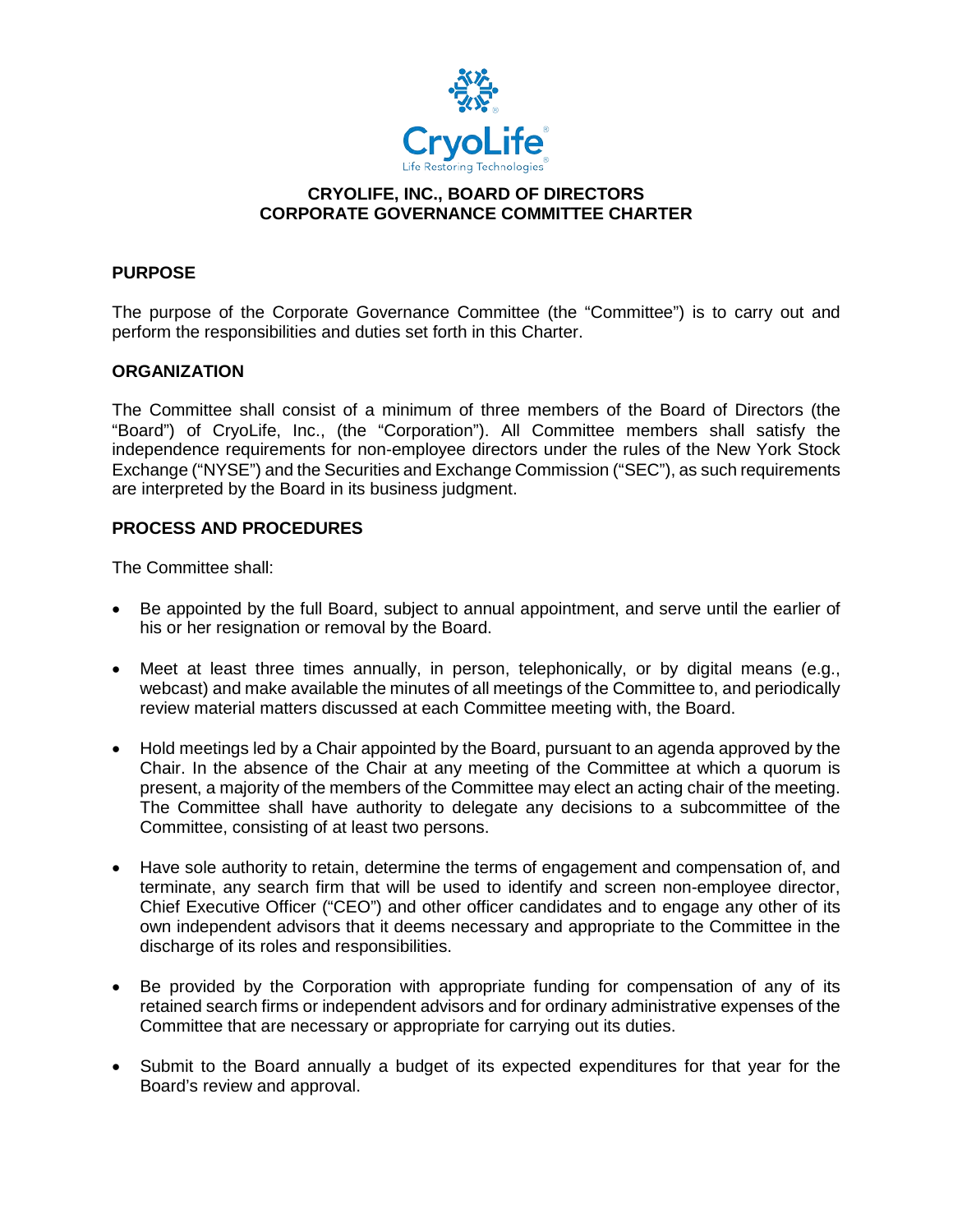- Evaluate annually the performance of the Committee and facilitate and direct the annual selfevaluations by the Board, other Committees, and individual non-employee directors of their performance.
- Review and assess the adequacy of this Charter annually and recommend any changes to the Board for approval.

# **ROLES AND RESPONSIBILITIES**

On behalf of the Board, the Committee shall, among its duties and responsibilities:

- Board candidates:
	- $\circ$  Identify, evaluate, and recommend to the Board qualified individuals for (i) the Board to nominate for election as non-employee directors at an annual general meeting; (ii) election to the Board to fill vacancies existing on the Board; or (iii) the Board, as otherwise required. Candidates selected for nomination to the Board shall meet the criteria recommended by the Committee and approved by the Board and articulated in the Corporation's Corporate Governance Guidelines (the "Guidelines");
	- o Formulate and administer policies and procedures for identifying, evaluating, and recommending qualified non-employee director candidates, including consideration of nominees recommended by shareholders;
	- o Review and make recommendations to the Board as to whether members of the Board should stand for re-election, with consideration to the Committee's annual independence review of non-employee directors, the criteria for non-employee director candidates articulated in the Guidelines, and the current size and composition of the Board;
	- $\circ$  Consider matters related to the retirement of members of the Board, including term or age limits;
	- o Administer the process outlined in the Corporation's Amended and Restated Articles of Incorporation, ByLaws, or Guidelines concerning shareholder nominations for nonemployee director candidates; and
	- o Consider any resignation offered by a non-employee director who changes his or her primary employment held when elected to the Board, and recommend to the Board whether to accept such resignation.
- Board Structure and Organization:
	- o Develop an annual evaluation process for the Board, its committees, and individual non-employee directors and oversee the execution of such annual evaluations, including the Committee's own self-evaluation;
	- o Recommend to the Board, in accordance with the policies and procedures laid out in the Guidelines, non-employee directors qualified to serve as members of each committee, and in consultation with the Chair of the Board, as committee chairs;
	- o Consider the number of regular Board meetings to be held during each year, including the calendar for these meetings, and recommend to the Board any changes the Committee deems appropriate, consistent with legal requirements;
	- o Periodically review and approve the Roles and Responsibilities of each of the committees of the Board, including any proposed amendments to Board committee charters;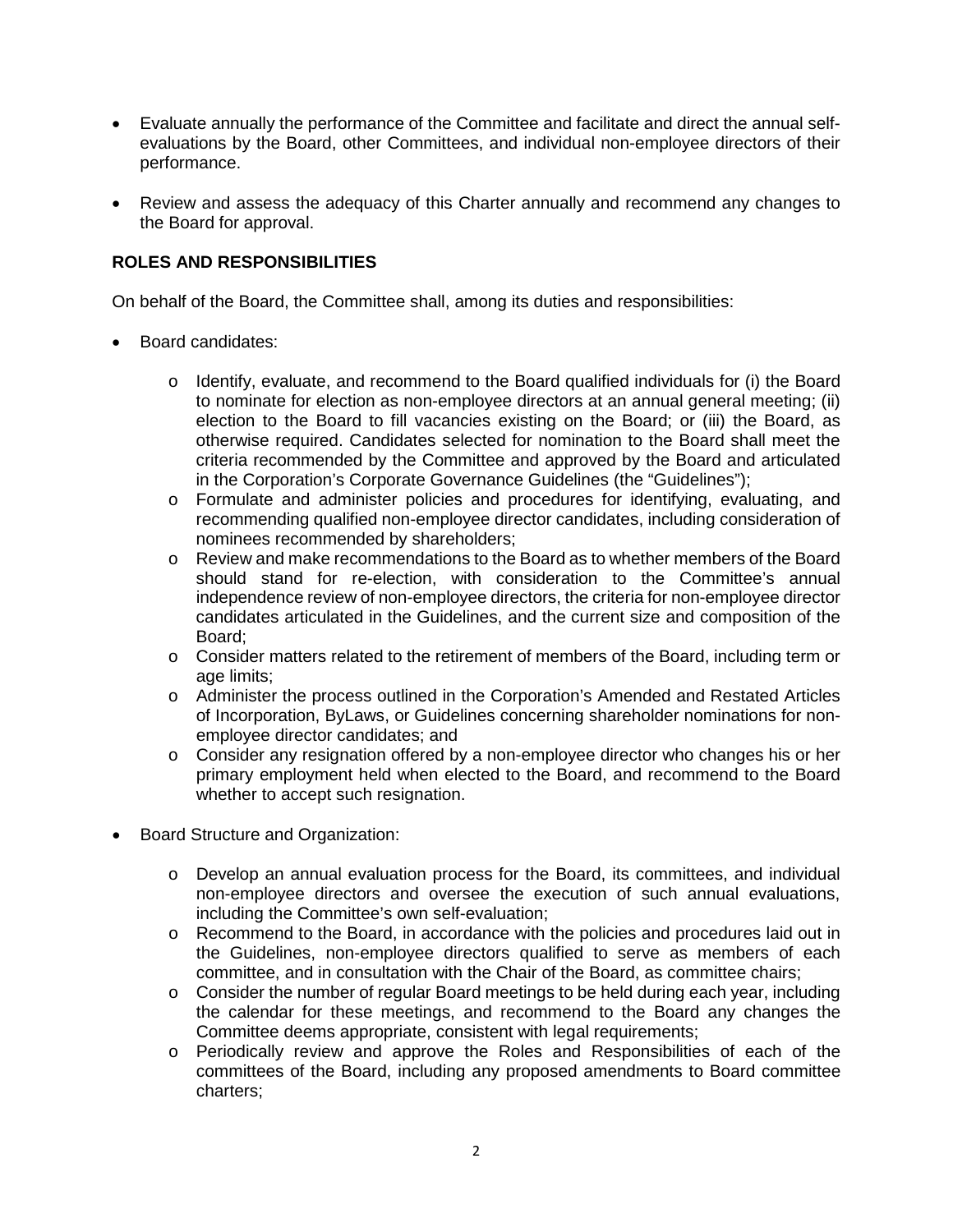- o Establish and periodically review and approve the rules of order for Board, committee, and shareholder meetings; and
- o Annually review the Corporation's Amended and Restated Articles of Incorporation and ByLaws.
- Corporate Governance:
	- o Monitor emerging corporate governance, environmental, and social trends and oversee and evaluate the Corporation's corporate governance, environmental, and social policies and programs and recommend to the Board such changes as the Committee believes desirable;
	- o Develop and recommend to the Board a set of Guidelines applicable to the Corporation and review these Guidelines at least annually;
	- o Review shareholder proposals and recommend to the Board proposed responses by the Corporation to such proposals for inclusion in the Corporation's proxy statement or otherwise;
	- o Review periodically as it deems appropriate, but at least annually, the Corporation's Standards for Director Independence and any enhanced independence requirements issued by the NYSE and by any other applicable regulators and advisory services;
	- o Recommend to the Board any modifications to the Corporation's independence standards that the Committee deems desirable, and provide to the Board the Committee's assessment of which non-employee directors should be deemed independent non-employee directors under applicable rules, policies and regulations, the then-current Corporation's standards, and under any recommended modifications to the Corporation's standards;
	- o Review periodically as it deems appropriate, but at least annually, the requirements of a "financial expert" under applicable rules of the SEC and NYSE, assess which nonemployee directors should be deemed "financial experts" and recommend to the Board the determination of which such non-employee directors are "financial experts" and should be disclosed as such in the Corporation's annual proxy statement;
	- o Oversee and review on a periodic basis the continuing education program for nonemployee directors and the orientation program for new non-employee directors; and
	- o Establish procedures to encourage non-employee director attendance at the annual meeting of shareholders.
- Officers and non-employee directors:
	- o Recommend to the Board officers for election and identify those officers who are subject to Section 16 and Rule 144 of the Securities Exchange Act of 1934;
	- o Oversee the periodic evaluation of the performance of officers, including the annual joint evaluation, with the Compensation Committee, of the performance of the CEO;
	- o Oversee succession planning for officer positions, including the CEO, and plans for officer development; and
	- o Jointly with the Compensation Committee, evaluate and recommend to the Board annual compensation for non-employee directors, including the form and amount of such compensation.
- Other Responsibilities: Perform such other functions as assigned by law, the Corporation's ByLaws and Amended and Restated Articles of Incorporation, or the Board.